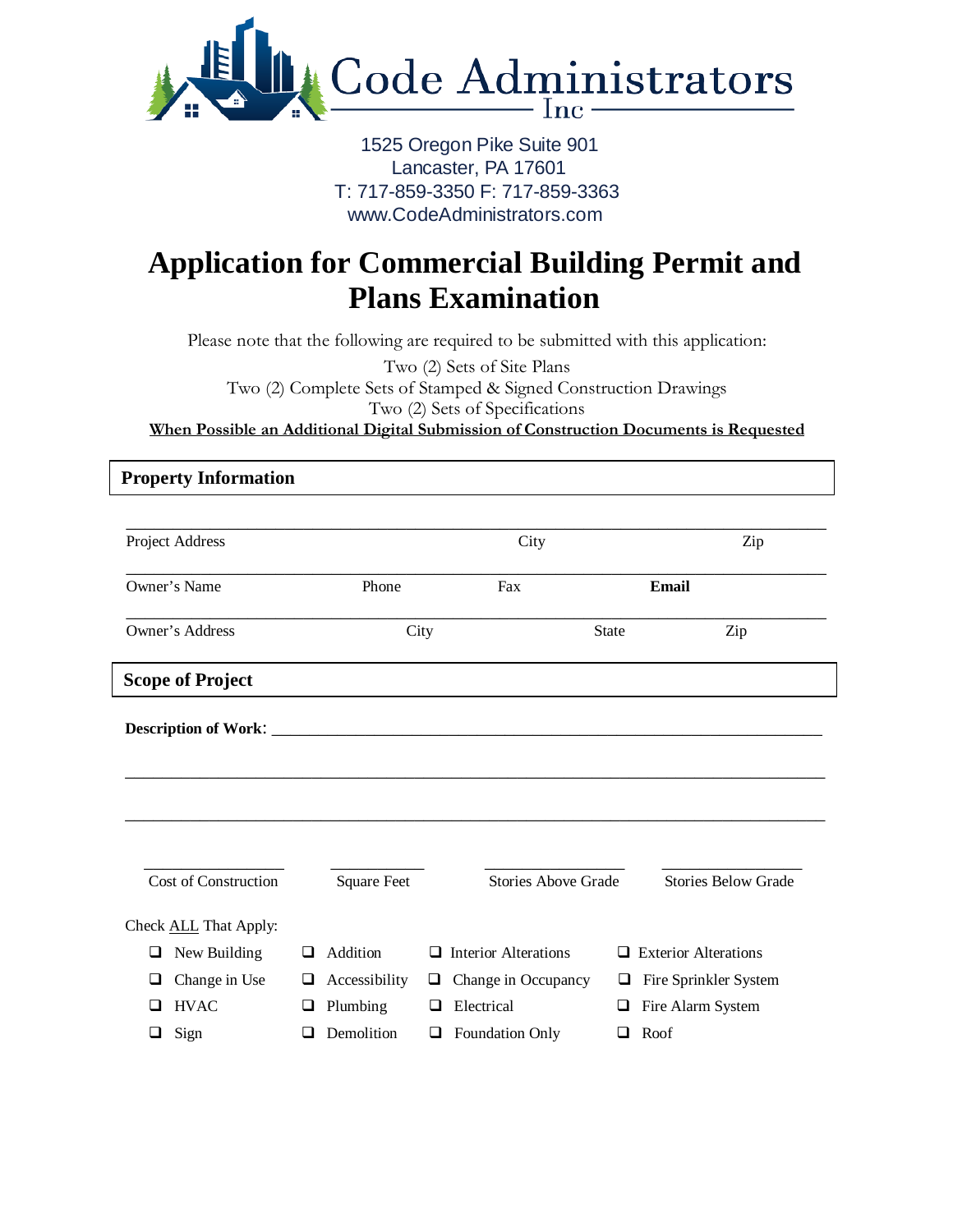| <b>Construction Type:</b> | IA<br>□    | <b>IIA</b>   | ШA<br>□    | VA<br>□    | IV<br>□    | IB         | <b>IIB</b> | <b>IIIB</b> | VВ    |
|---------------------------|------------|--------------|------------|------------|------------|------------|------------|-------------|-------|
| Use Group:                | $A-1$<br>◻ | $A-2$        | $A-3$<br>❏ | $A-4$      | $A-5$<br>◻ | B          | Ε          | $F-1$       | $F-2$ |
|                           | $H-1$<br>◻ | $H-2$<br>□   | $H-3$<br>□ | $H-4$<br>ப | $H-5$<br>□ | $I-1$<br>П | $I-2$<br>ப | $I-3$<br>ப  | $I-4$ |
|                           | M<br>□     | $R-1$<br>l 1 | $R-2$<br>ப | $R-3$<br>ப | $R-4$<br>ப | $S-1$      | $S-2$      | U           |       |

| <b>Phased Project / Deferred Submittals</b> | (If not needed for project, write $N/A$ ) |
|---------------------------------------------|-------------------------------------------|
|                                             |                                           |

**Please note the following regarding Phased Projects and Deferred Submittals:**

 **Work can only be done on reviewed and approved construction documents.**

 **Construction documents for total building approval must be submitted and reviewed before any additional construction can occur.**

 **This limited approval does not guarantee that a permit will be issued for the entirety of the construction project.**

**The Applicant assumes all risk.**

 I am requesting a Phased Approval. (If checked, please indicate the total number of phases and brief description of the scope of work for each in the space provided below.)

 I am requesting a Deferred Approval. (Please check the disciplines you wish to defer and indicate their estimated submittal date in the space provided below.)

| Architectural            | $\Box$ Structural | $\Box$ Accessibility                          | $\Box$ Energy/Insulation     |
|--------------------------|-------------------|-----------------------------------------------|------------------------------|
| $\Box$ Electrical        | $\Box$ Mechanical | $\Box$ Plumbing                               | $\Box$ Fire Sprinkler System |
| $\Box$ Fire Alarm System |                   | $\Box$ Wood Roof Trusses (Stamped and Signed) |                              |

\_\_\_\_\_\_\_\_\_\_\_\_\_\_\_\_\_\_\_\_\_\_\_\_\_\_\_\_\_\_\_\_\_\_\_\_\_\_\_\_\_\_\_\_\_\_\_\_\_\_\_\_\_\_\_\_\_\_\_\_\_\_\_\_\_\_\_\_\_\_\_\_\_\_\_

\_\_\_\_\_\_\_\_\_\_\_\_\_\_\_\_\_\_\_\_\_\_\_\_\_\_\_\_\_\_\_\_\_\_\_\_\_\_\_\_\_\_\_\_\_\_\_\_\_\_\_\_\_\_\_\_\_\_\_\_\_\_\_\_\_\_\_\_\_\_\_\_\_\_\_

\_\_\_\_\_\_\_\_\_\_\_\_\_\_\_\_\_\_\_\_\_\_\_\_\_\_\_\_\_\_\_\_\_\_\_\_\_\_\_\_\_\_\_\_\_\_\_\_\_\_\_\_\_\_\_\_\_\_\_\_\_\_\_\_\_\_\_\_\_\_\_\_\_\_\_

\_\_\_\_\_\_\_\_\_\_\_\_\_\_\_\_\_\_\_\_\_\_\_\_\_\_\_\_\_\_\_\_\_\_\_\_\_\_\_\_\_\_\_\_\_\_\_\_\_\_\_\_\_\_\_\_\_\_\_\_\_\_\_\_\_\_\_\_\_\_\_\_\_\_\_

\_\_\_\_\_\_\_\_\_\_\_\_\_\_\_\_\_\_\_\_\_\_\_\_\_\_\_\_\_\_\_\_\_\_\_\_\_\_\_\_\_\_\_\_\_\_\_\_\_\_\_\_\_\_\_\_\_\_\_\_\_\_\_\_\_\_\_\_\_\_\_\_\_\_\_

**Design Professional (This Section must be fully completed prior to permit processing.)**

| Name                        | Phone        | Fax          |     |
|-----------------------------|--------------|--------------|-----|
| Address                     | City         | <b>State</b> | Zip |
| Company                     | Phone        |              |     |
| Pennsylvania License Number | <b>Email</b> |              |     |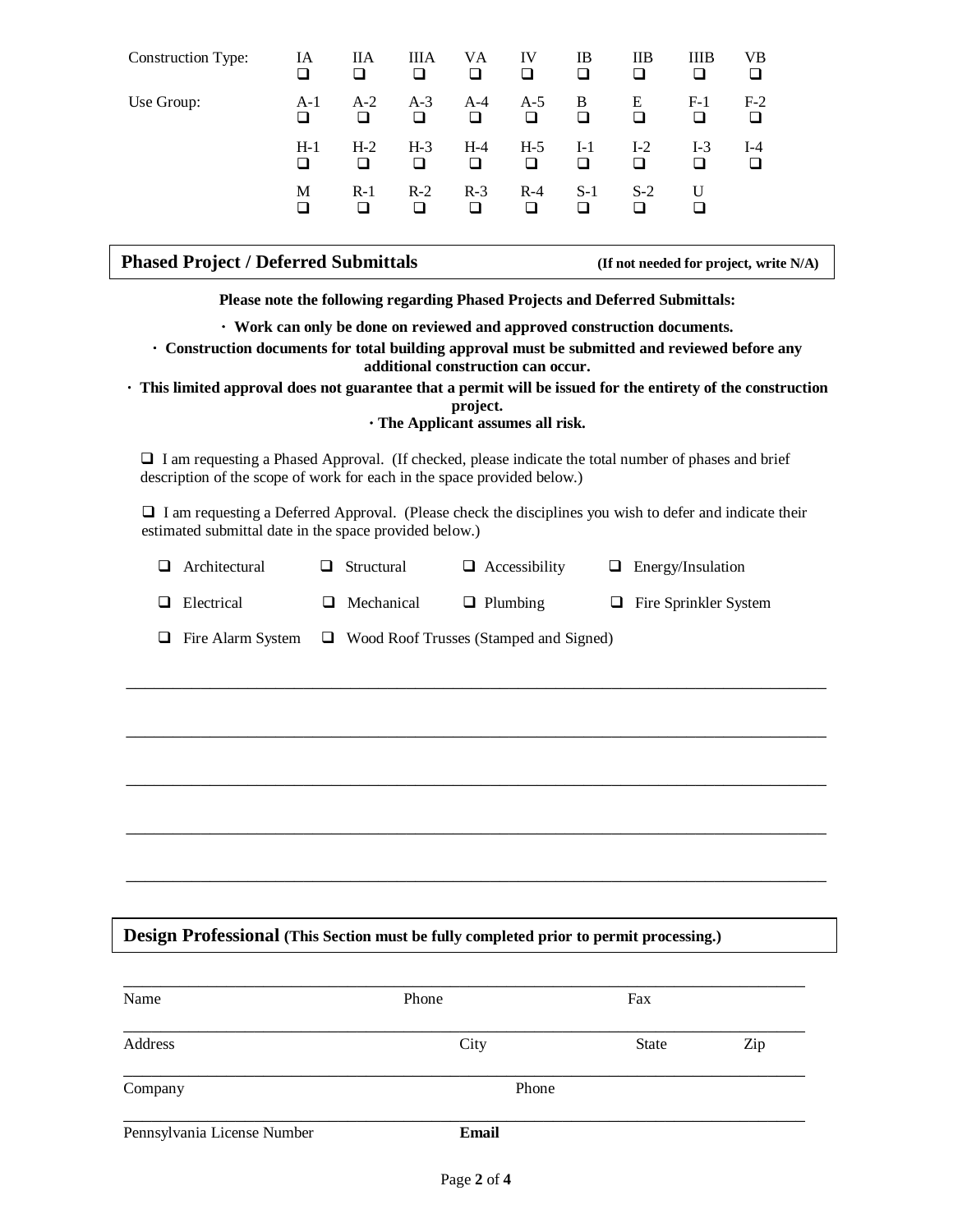## **Contractor Information**

Contact

(If not needed for project, write N/A)

Cell

**General Contractor:** Company Name Phone Fax Address City State Zip Contact Email Cell **Electrical Contractor:** Company Name Phone Fax Address City State Zip Contact Email Cell **HVAC Contractor:** Company Name Phone Fax Address City **State** Zip Contact Email Cell Plumbing Contractor: Company Name Phone Fax Address City **State** Zip Contact **Email** Cell Fire Alarm Contractor: Company Name Phone Fax Address City Zip State Contact **Email** Cell Fire Sprinkler Contractor: Company Name Phone Fax Address City State Zip

Email